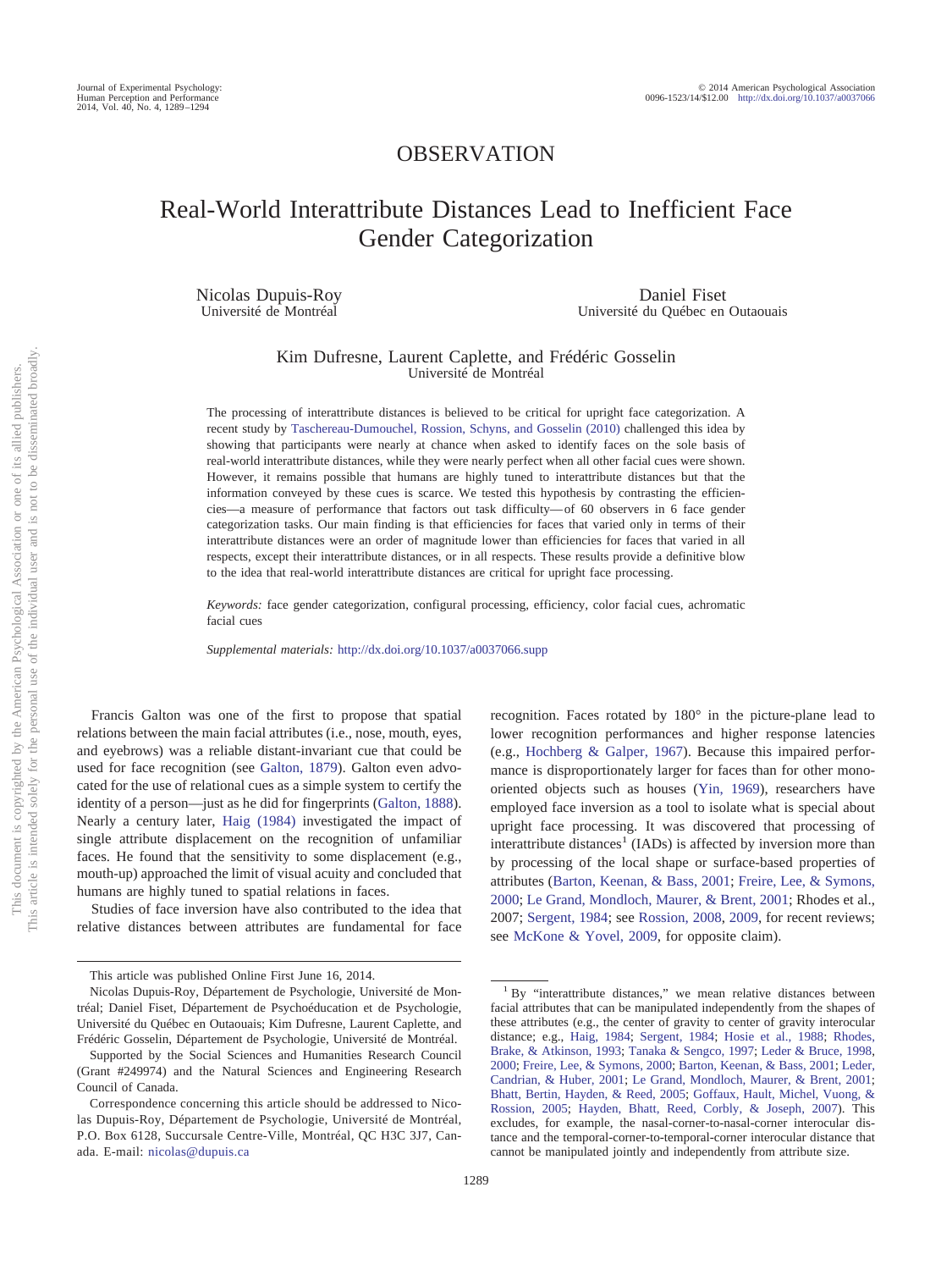A recent study by [Taschereau-Dumouchel, Rossion, Schyns,](#page-5-0) [and Gosselin \(2010\)](#page-5-0) challenged the hypothesis that IADs are important for *real-world* face recognition. Taschereau-Dumouchel et al. used a sample of 515 face photographs to estimate the face recognition information available in real-world IADs. They found that the IADs from 86 face stimuli used in 14 previous studies on IAD had exaggerated this information by 376% compared with real-world IADs. Furthermore, they showed that when their participants resolved a matching-to-sample (ABX) face identification task solely on the basis of real-world IADs, they performed poorly  $(< 65\%)$  across a broad range of viewing distances. In contrast, recognition was almost perfect when observers recognized faces on the basis of real-world information other than interattribute distances such as attribute shapes and skin properties.

The [Taschereau-Dumouchel et al. \(2010\)](#page-5-0) study results raise serious doubts about the importance of IADs for face recognition, but they fail to provide a definitive blow to the idea. A low performance with real-world IADs could be due to two possibly interacting causes: (a) scarce information could be available in real-world IADs to resolve face categorization or (b) observers might be inept at using this real-world IAD information. Therefore, it remains possible that real-world IADs are important to face processing in the sense that, although little real-world IAD information could be available, observers may exploit a high proportion of this information. In the present study, we tested this hypothesis for the first time in the context of a face gender categorization task, one of the most biologically relevant facial judgments.

To test our hypothesis, we used the efficiency measure, that is, a performance index that factors out task difficulty [\(Tanner &](#page-5-4) [Birdsall, 1958;](#page-5-4) [Tjan, Braje, Legge, & Kersten, 1995\)](#page-5-5). Efficiency can be expressed as the ratio of the quantity of noise required by a human observer to reach a given performance to the quantity of noise required by the ideal observer to reach the same performance. The ideal observer is a mathematical model that uses optimally all of the information available for the task at hand. Thus, the ideal observer provides a benchmark for the highest possible performance, and the efficiency measure offers a grasp on the ability of humans to exploit the available information. Within this framework, the hypothesized importance of IADs for upright face gender processing should translate into high efficiency. In other words, human observers should exploit the most from the real-world IAD information. The corollary of this hypothesis is that the efficiency for IADs should be relatively high compared with other face gender cues. This was examined by contrasting the efficiency in three facial-cue conditions: the IAD condition, in which faces varied only in terms of their IADs; the noIAD condition, in which faces varied in all respects except their IADs; and the ALL condition, which featured the original and unmodified faces. Finally, we explored possible interactions between color and efficiencies by contrasting two *color* conditions: the LUM condition, which only exhibited the luminance of faces; and the COL condition, which showed the luminance and chrominance of faces.

#### **Method**

### **Participants**

Sixty healthy participants (30 women;  $M_{\text{age}} = 22.49$  years,  $SD = 3.65$ , with normal color vision and normal or corrected-tonormal visual acuity were recruited. Informed consent was obtained prior to the experiment, and a monetary compensation was provided on its completion.

## **Stimuli**

We used the [Taschereau-Dumouchel et al. \(2010\)](#page-5-0) face database, which comprises 515 White, frontal-view, color portraits (256 females) presenting a neutral expression. These portraits come from many sources: the entire 300-face set of [Dupuis-Roy, Fortin,](#page-4-18) [Fiset, and Gosselin \(2009\),](#page-4-18) the 146 neutral faces from the Karolinska Directed Emotional Faces [\(Lundqvist, Flykt, & Öhman,](#page-4-19) [1998\)](#page-4-19), the 16 neutral faces from [Schyns and Oliva \(1999\),](#page-4-20) the 10 neutral faces from the CAFE set, six neutral faces from the [Ekman](#page-4-21) [and Friesen \(1975\)](#page-4-21) set, and 40 additional neutral faces.

The six main attributes of these faces (i.e., eyes, eyebrows, nose, and mouth) were manually segmented; these attributes were aligned across faces using a linear conformal transformation, which preserves IADs.

The experiment comprised six stimulus sets:  $3 \times 2$  ([IADs, noIAD, ALL]  $\times$  [LUM, COL]). [Figure 1A](#page-1-0) depicts sample stimuli from each of these tasks.

**IAD stimuli.** Each of the 515 stimuli of this task was created as follows: First, the six facial attributes of all faces in the database were displaced using cubic interpolation to the real-world attribute locations of one face of the database. Second, two gender prototypes were created by dot-averaging all faces belonging to the same gender. Third, the two gender prototypes were blended according to each subject point of subjective equality (see Proce-



<span id="page-1-0"></span>*Figure 1.* (A) Example of masculine (left), feminine (right), COL (up), and LUM (bottom) face images used in the interattribute distance (IAD), noIAD, and ALL tasks. All images of a given gender correspond to a single face identity taken from the Karolinska Directed Emotional Faces database [\(Lundqvist, Flykt, & Öhman, 1998\)](#page-4-19). (B) Average efficiency recorded in the six tasks: the color condition is represented by the color of the line (red for COL and black for LUM). Red and black dots represent individual efficiencies.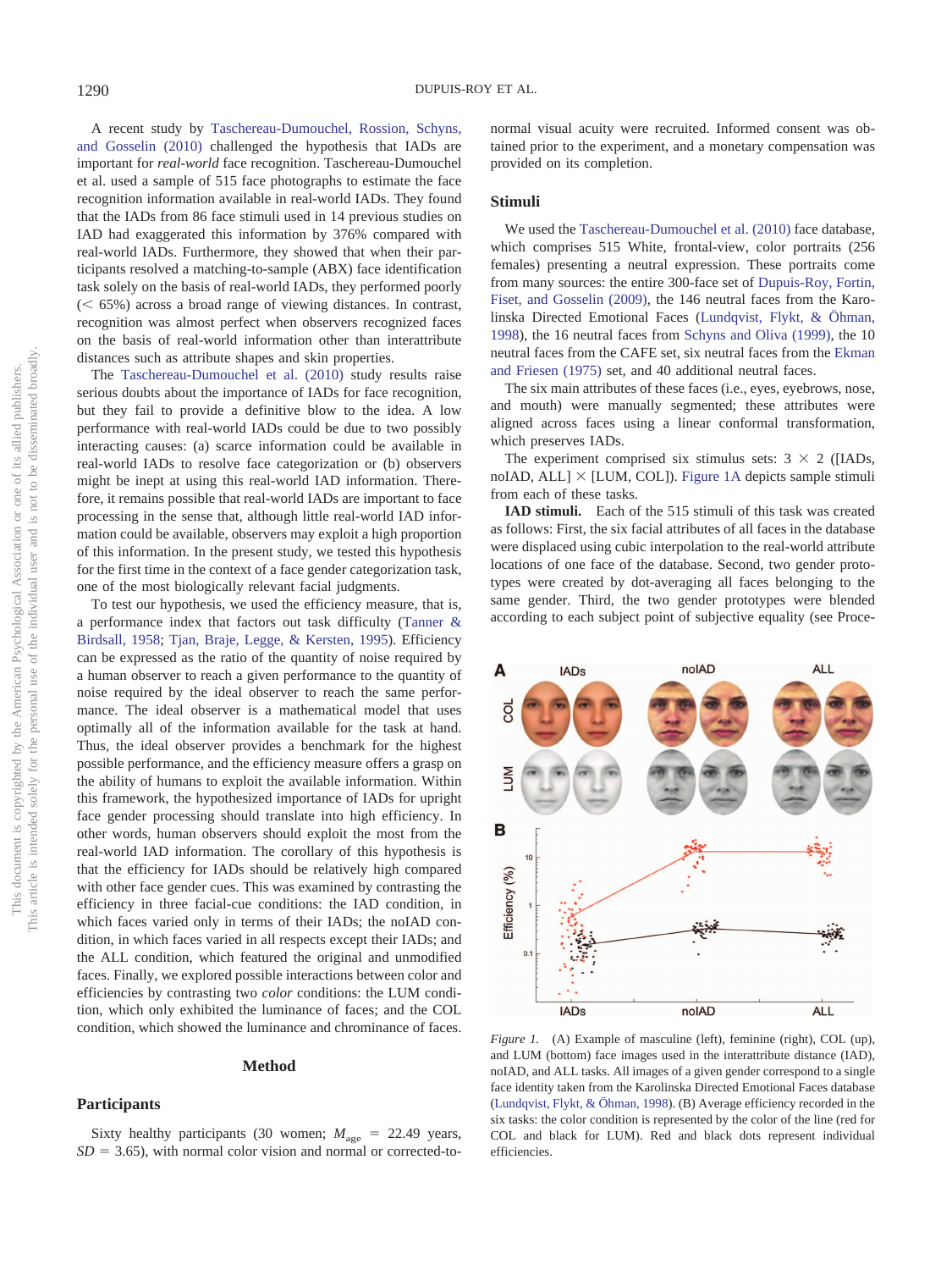dure subsection). Note that we measured one point of subjective equality for COL stimuli and another for LUM stimuli.

**noIAD stimuli.** The 515-face stimuli used in this task were created by displacing the six facial attributes of every face in the database using cubic interpolation to their average locations.

**ALL stimuli.** The 515 original faces in the database were used in this task.

#### **Apparatus**

The experimental programs were run on four computers in the Matlab (MathWorks Inc., Natick, MA) environment, using functions from the Psychophysics Toolbox [\(Brainard, 1997;](#page-4-22) [Pelli,](#page-4-23) [1997\)](#page-4-23). The four high-resolution CRT monitors used for stimuli presentation were set to display  $1024 \times 768$  pixels at a refresh rate of 85 Hz. The relationship between RGB values and luminance levels (measured with a Samsung SyncMaster 753 *df* photometer) was computed for each color channel independently; the three best-fitted gamma functions were then used to create luminance noise and to analyze the luminance content of the stimuli. Participants were seated in a dimly lit room. Their viewing distance was maintained by a chin-rest so that the stimuli interocular width was 1.05° of visual angle.

### **Signal and Noise Adjustments**

The computation of the efficiency measure requires the addition of visual noise to the stimuli to ensure that the ideal observer makes errors. Although using different external noise levels across conditions is not usually recommended, we were forced to do so in the present case due to the large discrepancy between the sensitivities of the IAD tasks and the other tasks. The noise and signal contrast levels were adjusted once and for all in a series of preliminary experiments (see supplemental materials online). We added luminance Gaussian noise to the LUM stimuli while we added luminance Gaussian noise independently to each of the RGB channels of the COL stimuli. The root mean square contrast of the face images and the power of the noise (expressed in contrast units) were, respectively, 27.58 and  $7.32 \times 10^{-3}$  in the IADs-COL condition; 69.73 and  $1.08 \times 10^{-3}$  in the IADs-LUM condition; 26.63 and 107.04  $\times$  $10^{-3}$  in the noIAD-COL condition; and 61.38 and 2.99  $\times$  $10^{-3}$  in the noIAD-LUM condition. For the ALL-COL and ALL-LUM conditions, we used the same signal contrast and noise power as in the noIAD-COL and noIAD-LUM conditions, respectively.

### **Procedure**

Subjects completed the experiment on two separate days. On Day 1, they first did two preliminary tasks and, then, two of the six experimental conditions (15–20 min each). On Day 2, they did the remaining experimental conditions. The order of experimental conditions was randomized across participants.

In the preliminary tasks, each participant judged five blends of the gender prototypes (from  $80\%$  male $-20\%$  female to  $20\%$  $male-80%$  female) 20 times on a male-to-female continuous scale. There were two preliminary tasks: one displaying LUM stimuli, and the other COL stimuli. The points of subjective

equality were interpolated from fitted psychophysical curves, and were used to create subject-specific stimuli in the IAD tasks (see IAD stimuli subsection).

Each experimental condition consisted of the unique presentation of the 512 stimuli created for that condition in a random order. Each trial was constructed as follows: A black fixation cross was shown for 750 ms on a gray background; a uniform gray screen was displayed for 250 ms; and, finally, a noisy face stimulus revealed through an ellipse was presented at the center of a uniform gray screen and remained there until the participant had indicated its gender by pressing the appropriate keyboard key. No feedback was provided.

#### **Results**

Statistical analyses were conducted on 53 subjects (25 men): two subjects were excluded during the experiment because they had complained of visual fatigue, and five others were rejected because their performance was at least 3 *SD* below the group average in at least one experimental condition.

The average performance in the  $IADs-COL$  and  $IADs-LUM$ conditions—the most difficult ones—was above chance level: respectively 56.63%,  $t(52) = 16.51$ ,  $p < .001$  and 56.08%,  $t(52) =$ 15.55,  $p < .001$ . Binomial tests performed on individual performance revealed that 34 participants reached significance on the  $IADs-COL$  condition and 31 on the  $IADs-LUM$  condition (see supplemental materials, Table 1).

## **Efficiencies**

The ideal observer maximizes the a posteriori probability  $P(G_i|S)$  of selecting the proper gender  $G_i$  when a face exemplar *S* is embedded in Gaussian noise. [Tjan et al. \(1995\)](#page-5-5) demonstrated that this ideal decision rule is equivalent to selecting the gender category *i* that maximizes the following term:

$$
\sum_{jk} \exp\biggl(-\frac{1}{2\sigma^2} ||S - T_{ijk}||^2\biggr),\tag{1}
$$

the weighted sum of the square of the Euclidean distance between the noisy face stimulus (*S*) and the face template ( $T_{ijk}$ —the *j*th face exemplar of gender *i* with *k* independent chromatic channels). The ideal observer went through the same six tasks human observers did, except that each stimulus was presented 10 times at 10 different noise levels. The noise power needed by the ideal observer to reach a given subject's sensitivity index  $(d')$  was interpolated from power curves fitted to the average  $d'$  recorded at each noise level. The  $R^2$  values of the fitted curves were high, ranging from  $96-100\%$  ( $M = 98.5\%$ ).

Finally, an efficiency measure was computed following [Tanner](#page-5-4) [and Birdsall's \(1958\)](#page-5-4) formulation:

$$
\eta = \frac{N_h}{N_i} \tag{2}
$$

where  $N_h$  is the noise power required by a human observer to reach a given performance, and *N<sub>i</sub>* is the noise power required by the ideal observer to reach the same performance. [Figure 1B](#page-1-0) shows the individual and group efficiencies for the different conditions.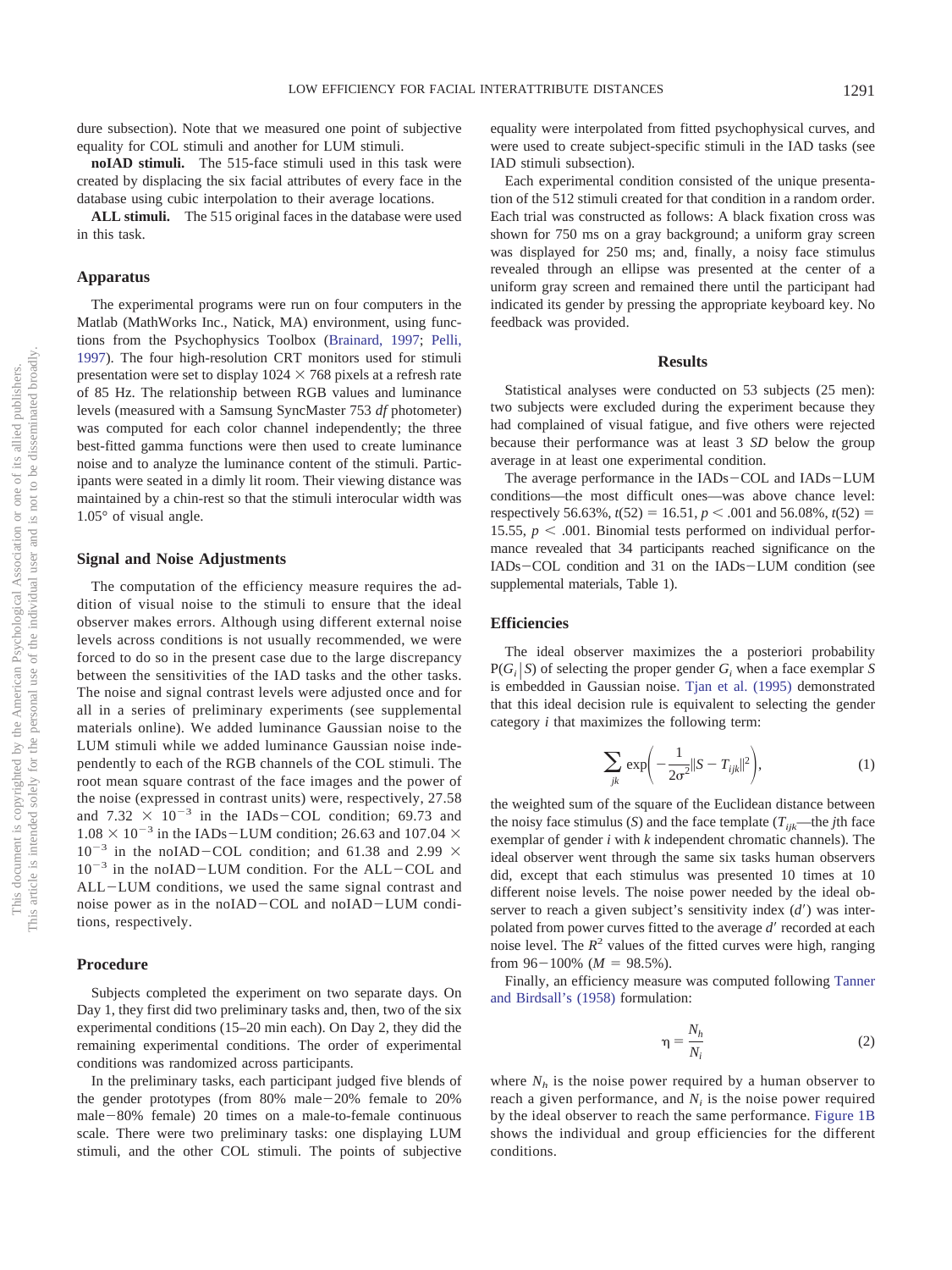A multivariate analysis of variance indicated two significant main effects—facial-cue conditions, Wilks's  $\lambda = .09$ ,  $F(2)$ ,  $50$ ) = 261.75,  $p < .001$ , and color conditions, Wilks's  $\lambda = .09$ ,  $F(2, 50) = 494.32$ ,  $p < .001$ —and a significant interaction, Wilks's  $\lambda = .09$ ,  $F(2, 50) = 257.10$ ,  $p < .001$ . The interaction was decomposed into simple effects: the facial-cue conditions contained significant differences for both COL, Wilks's  $\lambda$  = .09,  $F(2, 50) = 259.51$ ,  $p < .001$ , and LUM, Wilks's  $\lambda = .15$ ,  $F(2, 50) = 146.44$ ,  $p < .001$ . Pairwise comparisons indicated that the efficiencies for noIAD-COL ( $M = 13.4\%$ ) and ALL-COL ( $M =$  $13.2\%$ ) were significantly higher than the efficiency for  $IADs-COL$  $(M = 0.276\%; p < .001$ , Bonferroni-corrected). However, no significant difference was found between the  $noIAD-COL$  and  $ALL-COL$  conditions. Similarly, the efficiencies for noIAD-LUM ( $M = 0.338\%$ ) and  $ALL-LUM (M = 0.255%)$  were significantly higher than the efficiency for IADs $-LUM (M = 0.152%)$ . The efficiency for noIAD–LUM was also significantly higher than for  $ALL-LUM (p < .001)$ .

To estimate the available information in the different conditions, we computed the ratio of contrast energy and threshold noise power required for the ideal observer to reach a *d'* of 1.60, that is, the average of all observed  $d'$  values in the experiment:  $1.26 \times 10^5$  (IADs-COL),  $7.87 \times 10^3$  (IADs-LUM), 97.07 (noIAD-COL), 164.29 (noIAD-LUM), 91.51 (ALL-COL), and  $151.10$  (ALL $-LUM$ ).

#### **Discussion**

The idea that the processing of spatial relations between the main internal features of faces (e.g., nose, mouth, eyes, eyebrows) is a distinctive and critical aspect of upright face recognition is widely accepted in the face perception literature (e.g., [Maurer, Le Grand, & Mondloch, 2002\)](#page-4-24). A recent study by [Taschereau-Dumouchel et al. \(2010\)](#page-5-0) challenged this idea by showing that participants were nearly at chance level when asked to identify faces on the sole basis of real-world interattribute distances (IADs), and that they were nearly perfect when all other facial cues were shown while IADs were kept constant across faces. However, a low performance with real-world IADs could be due to two possibly interacting causes: (a) the information to resolve the task might be scarce or (b) observers might be inept at using the available information. Therefore, real-world IADs could be important for face processing inasmuch as observers exploit a high proportion of their meager information. We compared the efficiency—a performance index that factors out task difficulty—for face gender categorization in six conditions: 3 facial-cue conditions (IADs [faces varied only in terms of their IADs], noIAD [faces varied in all respects except their IADs], ALL [original faces])  $\times$  2 *color* conditions (LUM [only luminance of faces], COL [luminance and chrominance of faces]).

The average accuracy recorded for the IADs-COL and IADs-LUM conditions was just above chance level, which confirms the main result of [Taschereau-Dumouchel et al. \(2010\).](#page-5-0) More importantly, however, we found low efficiencies ( $\approx 0.2\%$ ) in the IAD conditions, indicating that participants did poorly using real-world IADs. In other words, human observers appear unable to exploit a high proportion of the real-world IAD information to categorize facial gender even when it is the only available information. Furthermore, the efficiencies found in the ALL conditions were much higher (i.e.,  $\approx 6.8\%$ ) and comparable to those reported for other face recognition tasks (e.g., [Gold, Bennett, & Sekuler, 1999;](#page-4-25) [Gold et al., 2013;](#page-4-26) [Hammal,](#page-4-27) [Gosselin, & Fortin, 2009\)](#page-4-27). These findings provide a definitive blow to the idea that real-world IADs are critical for face recognition mechanisms in the real world.

We also explored the impact of color on face gender discrimination efficiencies and found significantly higher efficiencies for COL than for LUM faces, regardless of the facial-cue condition. This is consistent with studies on face gender discrimination showing that human observers are sensitive to chromatic differences between men's and women's facial pigmentation, and that they include chroma in their representation of the gender of a face (see [Dupuis-Roy et al., 2009;](#page-4-18) [Nestor &](#page-4-28) [Tarr, 2008a,](#page-4-28) [2008b;](#page-4-29) [Tarr, Kersten, Cheng, & Rossion, 2001,](#page-5-6) 2002; but see [Bruce et al., 1999\)](#page-4-30). In addition to the color face gender information, two mid-level vision mechanisms might benefit from color and, in turn, improve gender discrimination. First, it has been proposed that color can enhance the parsing of a face into its constituent parts using surface segmentation and edge localization (see [Yip & Sinha, 2002\)](#page-5-7). Second, it is known that humans' contrast sensitivity to low spatial frequencies is higher for chromatic than achromatic variations [\(Mullen, 1985\)](#page-4-31). Therefore, it is possible that color enhances the signal in the spatial frequency channels that are the most relevant to face gender categorization. This last hypothesis is also consistent with the findings of [Yip and Sinha \(2002\),](#page-5-7) who observed that the facilitating role of color in a face individuation task was further amplified as faces were increasingly low-passed (see also [Tarr et al., 2001\)](#page-5-6). In any case, our findings provide the first direct demonstration that the gains associated with chromatic variations in the face also lead to higher efficiencies.

We believe that the low efficiency for processing IADs could originate from multiple cue integration processes in the brain. Studies on the integration of multiple cues within a single sensory modality (e.g., [Hillis, Watt, Landy, & Banks, 2004;](#page-4-32) [Young, Landy, & Maloney, 1993\)](#page-5-8) and between sensory modalities (e.g., [Alais & Burr, 2004;](#page-4-33) [Battaglia, Jacobs, & Aslin, 2003;](#page-4-34) [Ernst & Banks, 2002\)](#page-4-35) have shown that humans tend to weigh multiple cues quasi-optimally as a function of their reliability. If humans also weigh the multiple facial cues quasi-optimally as a function of their reliability (e.g., [Gold, Mundy, & Tjan, 2012\)](#page-4-36), then the scarce information conveyed by IADs should be largely underweighted compared with all the information contained in other local cues, such as the 2-dimensional shape of the features, the shape-from-shading cues, the skin texture, and pigmentation cues. Interestingly, multiple cue integration hypothesis might help explain the results of previous studies, which have stated the importance of IADs for upright face recognition. [Taschereau-Dumouchel et al. \(2010\)](#page-5-0) surveyed 14 IAD studies of face identification [\(Barton et al., 2001;](#page-4-4) [Bhatt,](#page-4-15) [Bertin, Hayden, & Reed, 2005;](#page-4-15) [Freire et al., 2000;](#page-4-5) [Goffaux,](#page-4-16) [Hault, Michel, Vuong, & Rossion, 2005;](#page-4-16) [Haig, 1984;](#page-4-2) [Hayden,](#page-4-17) [Bhatt, Reed, Corbly, & Joseph, 2007;](#page-4-17) [Hosie et al., 1988;](#page-4-10) [Leder](#page-4-12) [& Bruce, 1998,](#page-4-12) [2000;](#page-4-13) [Leder, Candrian, & Huber, 2001;](#page-4-14) [Le](#page-4-6) [Grand et al., 2001;](#page-4-6) [Rhodes, Brake, & Atkinson, 1993;](#page-4-11) [Sergent,](#page-5-2) [1984;](#page-5-2) [Tanaka & Sengco, 1997\)](#page-5-3) and found that most of them had greatly exaggerated the signal in their IADs, up to a factor of 376% compared with real-world IADs. By amplifying the sig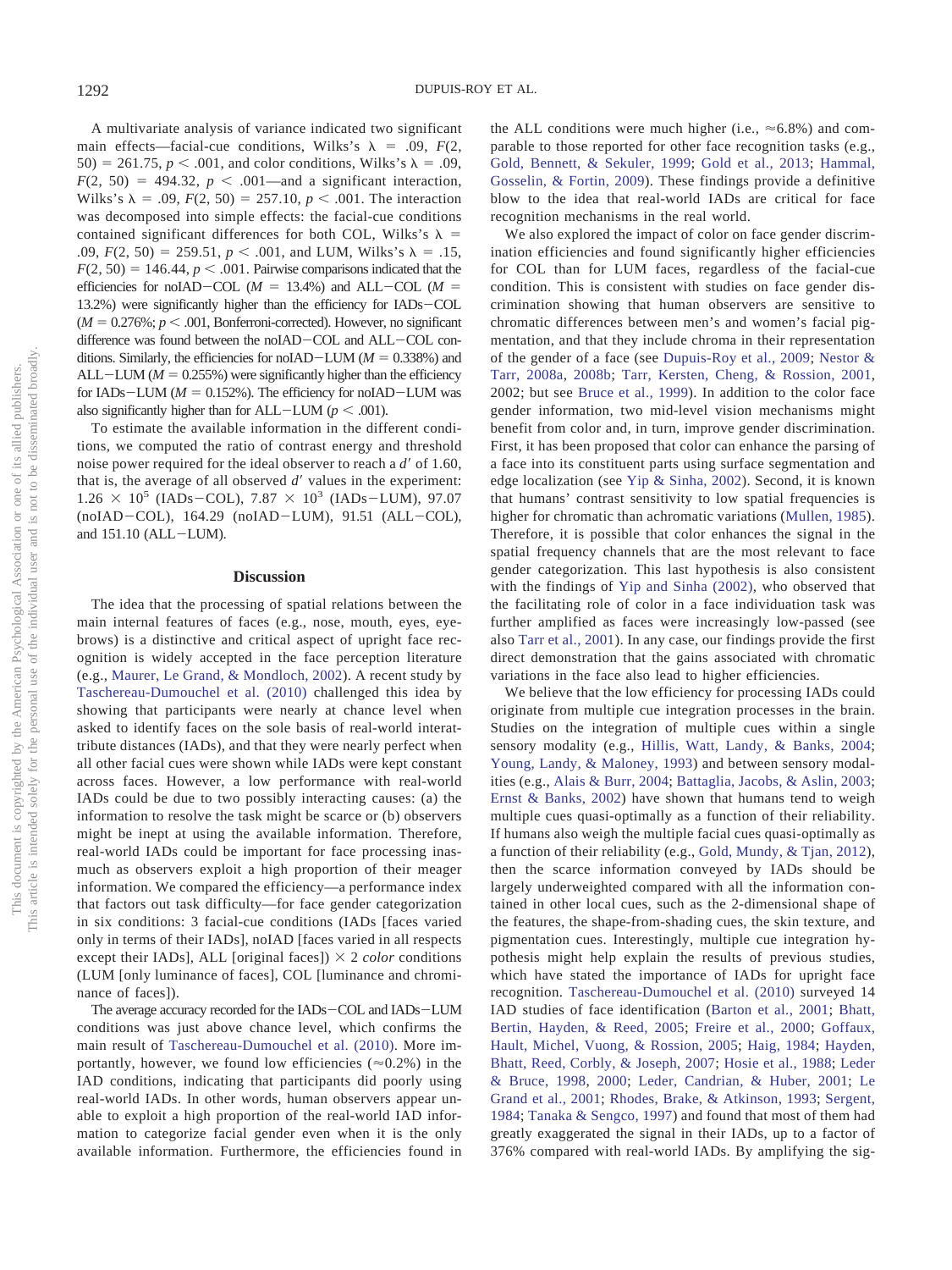nal in IADs, these studies might have artificially promoted their use. In conclusion, our results provide a definitive blow to the idea that real-world IADs are critical for face recognition mechanisms in the real world.

#### **References**

- <span id="page-4-33"></span>Alais, D., & Burr, D. (2004). The ventriloquist effect results from nearoptimal bimodal integration. *Current Biology, 14,* 257–262. [doi:](http://dx.doi.org/10.1016/j.cub.2004.01.029) [10.1016/j.cub.2004.01.029](http://dx.doi.org/10.1016/j.cub.2004.01.029)
- <span id="page-4-4"></span>Barton, J. J. S., Keenan, J. P., & Bass, T. (2001). Discrimination of spatial relations and features in faces: Effects of inversion and viewing duration. *British Journal of Psychology, 92,* 527–549. [doi:10.1348/](http://dx.doi.org/10.1348/000712601162329) [000712601162329](http://dx.doi.org/10.1348/000712601162329)
- <span id="page-4-34"></span>Battaglia, P. W., Jacobs, R. A., & Aslin, R. N. (2003). Bayesian integration of visual and auditory signals for spatial localization. *Journal of the Optical Society of America, A: Optics, Image Science & Vision, 20,* 1391–1397. [doi:10.1364/JOSAA.20.001391](http://dx.doi.org/10.1364/JOSAA.20.001391)
- <span id="page-4-15"></span>Bhatt, R. S., Bertin, E., Hayden, A., & Reed, A. (2005). Face processing in infancy: Developmental changes in the use of different kinds of relational information. *Child Development, 76,* 169 –181. [doi:10.1111/j](http://dx.doi.org/10.1111/j.1467-8624.2005.00837.x) [.1467-8624.2005.00837.x](http://dx.doi.org/10.1111/j.1467-8624.2005.00837.x)
- <span id="page-4-22"></span>Brainard, D. H. (1997). The psychophysics toolbox. *Spatial Vision, 10,* 433– 436. [doi:10.1163/156856897X00357](http://dx.doi.org/10.1163/156856897X00357)
- <span id="page-4-30"></span>Bruce, V., Henderson, Z., Greenwood, K., Hancock, P. J., Burton, A. M., & Miller, P. (1999). Verification of face identities from images captured on video. *Journal of Experimental Psychology: Applied, 5,* 339 –360. [doi:10.1037/1076-898X.5.4.339](http://dx.doi.org/10.1037/1076-898X.5.4.339)
- <span id="page-4-18"></span>Dupuis-Roy, N., Fortin, I., Fiset, D., & Gosselin, F. (2009). Uncovering gender discrimination cues in a realistic setting. *Journal of Vision, 9*(2), 10. [doi:10.1167/9.2.10](http://dx.doi.org/10.1167/9.2.10)
- <span id="page-4-21"></span>Ekman, P., & Friesen, W. V. (1975). *Unmasking the face: A guide to recognizing emotions from facial clues*. Englewood Cliffs, NJ: Prentice Hall.
- <span id="page-4-35"></span>Ernst, M. O., & Banks, M. S. (2002). Humans integrate visual and haptic information in a statistically optimal fashion. *Nature*, 415, 429-433. [doi:10.1038/415429a](http://dx.doi.org/10.1038/415429a)
- <span id="page-4-5"></span>Freire, A., Lee, K., & Symons, L. A. (2000). The face-inversion effect as a deficit in the encoding of configural information: Direct evidence. *Perception, 29,* 159 –170. [doi:10.1068/p3012](http://dx.doi.org/10.1068/p3012)
- <span id="page-4-0"></span>Galton, F. (1879). Composite portraits, made by combining those of many different persons into a single, resultant figure. *Journal of the Anthropological Institute, 8,* 132–144.
- <span id="page-4-1"></span>Galton, F. (1888). Personal identification and description. *Nature, 38,* 173–177. [doi:10.1038/038173b0](http://dx.doi.org/10.1038/038173b0)
- <span id="page-4-16"></span>Goffaux, V., Hault, B., Michel, C., Vuong, Q. C., & Rossion, B. (2005). The respective role of low and high spatial frequencies in supporting configural and featural processing of faces. *Perception, 34,* 77– 86. [doi:10.1068/p5370](http://dx.doi.org/10.1068/p5370)
- <span id="page-4-25"></span>Gold, J., Bennett, P. J., & Sekuler, A. B. (1999). Signal but not noise changes with perceptual learning. *Nature, 402,* 176 –178. [doi:10.1038/](http://dx.doi.org/10.1038/46027) [46027](http://dx.doi.org/10.1038/46027)
- <span id="page-4-26"></span>Gold, J. M., Barker, J. D., Barr, S., Bittner, J. L., Bromfield, W. D., Chu, N., . . . Srinath, A. (2013). The efficiency of dynamic and static facial expression recognition. *Journal of Vision, 13*(5), 23. [doi:10.1167/13](http://dx.doi.org/10.1167/13.5.23) [.5.23](http://dx.doi.org/10.1167/13.5.23)
- <span id="page-4-36"></span>Gold, J. M., Mundy, P. J., & Tjan, B. S. (2012). The perception of a face is no more than the sum of its parts. *Psychological Science, 23*(4), 427– 434. [doi:10.1177/0956797611427407](http://dx.doi.org/10.1177/0956797611427407)
- <span id="page-4-2"></span>Haig, N. D. (1984). The effect of feature displacement on face recognition. *Perception, 13,* 505–512. [doi:10.1068/p130505](http://dx.doi.org/10.1068/p130505)
- <span id="page-4-27"></span>Hammal, Z., Gosselin, F., & Fortin, I. (2009). How efficient are the recognition of dynamic and static facial expressions? *Journal of Vision, 9*(8), 499. [doi:10.1167/9.8.499](http://dx.doi.org/10.1167/9.8.499)
- <span id="page-4-17"></span>Hayden, A., Bhatt, R. S., Reed, A., Corbly, C. R., & Joseph, J. E. (2007). The development of expert face processing: Are infants sensitive to normal differences in second-order relational information? *Journal of Experimental Child Psychology, 97,* 85–98. [doi:10.1016/j.jecp.2007.01](http://dx.doi.org/10.1016/j.jecp.2007.01.004) [.004](http://dx.doi.org/10.1016/j.jecp.2007.01.004)
- <span id="page-4-32"></span>Hillis, J. M., Watt, S. J., Landy, M. S., & Banks, M. S. (2004). Slant from texture and disparity cues: Optimal cue combination. *Journal of Vision, 4,* 967–992. [doi:10.1167/4.12.1](http://dx.doi.org/10.1167/4.12.1)
- <span id="page-4-3"></span>Hochberg, J., & Galper, R. E. (1967). Recognition of faces: I. An exploratory study. *Psychonomic Science, 9,* 619 – 620. [doi:10.3758/](http://dx.doi.org/10.3758/BF03327918) [BF03327918](http://dx.doi.org/10.3758/BF03327918)
- <span id="page-4-10"></span>Hosie, J. A., Ellis, H. D., & Haig, N. D. (1988). The effect of feature displacement on the perception of well-known faces, *Perception, 17,* 461– 474. [doi:10.1068/p170461](http://dx.doi.org/10.1068/p170461)
- <span id="page-4-6"></span>Le Grand, R., Mondloch, C. J., Maurer, D., & Brent, H. P. (2001). Early visual experience and face processing. *Nature, 410,* 890. [doi:10.1038/](http://dx.doi.org/10.1038/35073749) [35073749](http://dx.doi.org/10.1038/35073749)
- <span id="page-4-12"></span>Leder, H., & Bruce, V. (1998). Local and relational aspects of face distinctiveness. *The Quarterly Journal of Experimental Psychology. A: Human Experimental Psychology, 51,* 449 – 473. [doi:10.1080/](http://dx.doi.org/10.1080/713755777) [713755777](http://dx.doi.org/10.1080/713755777)
- <span id="page-4-13"></span>Leder, H., & Bruce, V. (2000). When inverted faces are recognized: The role of configural information in face recognition. *The Quarterly Journal of Experimental Psychology. A: Human Experimental Psychology, 53,* 513–536. [doi:10.1080/713755889](http://dx.doi.org/10.1080/713755889)
- <span id="page-4-14"></span>Leder, H., Candrian, G., & Huber, O. (2001). Configural features in the context of upright and inverted faces. *Perception, 30,* 73– 83. [doi:](http://dx.doi.org/10.1068/p2911) [10.1068/p2911](http://dx.doi.org/10.1068/p2911)
- <span id="page-4-19"></span>Lundqvist, D., Flykt, A., & Öhman, A. (1998). *The Karolinska Directed Emotional Faces (KDEF)* [CD-ROM]. Stockholm, Sweden: Karolinska Institutet, Department of Clinical Neuroscience, Psychology section.
- <span id="page-4-24"></span>Maurer, D., Le Grand, R., & Mondloch, C. J. (2002). The many faces of configural processing. *Trends in Cognitive Sciences, 6,* 255–260. [doi:](http://dx.doi.org/10.1016/S1364-6613%2802%2901903-4) [10.1016/S1364-6613\(02\)01903-4](http://dx.doi.org/10.1016/S1364-6613%2802%2901903-4)
- <span id="page-4-9"></span>McKone, E., & Yovel, G. (2009). Why does picture-plane inversion sometimes dissociate perception of features and spacing in faces, and sometimes not? Toward a new theory of holistic processing. *Psychonomic Bulletin & Review, 16,* 778 –797. [doi:10.3758/PBR.16.5.778](http://dx.doi.org/10.3758/PBR.16.5.778)
- <span id="page-4-31"></span>Mullen, K. T. (1985). The contrast sensitivity of human colour vision to red-green and blue-yellow chromatic gratings. *The Journal of Physiology, 359*(1), 381– 400.
- <span id="page-4-28"></span>Nestor, A., & Tarr, M. J. (2008a). Gender recognition of human faces using color. *Psychological Science, 19,* 1242–1246. [doi:10.1111/j.1467-9280](http://dx.doi.org/10.1111/j.1467-9280.2008.02232.x) [.2008.02232.x](http://dx.doi.org/10.1111/j.1467-9280.2008.02232.x)
- <span id="page-4-29"></span>Nestor, A., & Tarr, M. J. (2008b). The segmental structure of faces and its use in gender recognition. *Journal of Vision, 8*(7), 7.1–7.12. [doi:](http://dx.doi.org/10.1167/8.7.7) [10.1167/8.7.7](http://dx.doi.org/10.1167/8.7.7)
- <span id="page-4-23"></span>Pelli, D. G. (1997). The VideoToolbox software for visual psychophysics: Transforming numbers into movies. *Spatial Vision, 10, 437-442*. [doi:](http://dx.doi.org/10.1163/156856897X00366) [10.1163/156856897X00366](http://dx.doi.org/10.1163/156856897X00366)
- <span id="page-4-11"></span>Rhodes, G., Brake, S., & Atkinson, A. P. (1993). What's lost in inverted faces? *Cognition, 47,* 25–57. [doi:10.1016/0010-0277\(93\)90061-Y](http://dx.doi.org/10.1016/0010-0277%2893%2990061-Y)
- Rhodes, G., Hayward, W. G., & Winkler, C. (2007). Expert face coding: Configural and component coding of own-race and other-race faces. *Psychonomic Bulletin and Review, 13,* 499 –505.
- <span id="page-4-7"></span>Rossion, B. (2008). Picture-plane inversion leads to qualitative changes of face perception. *Acta Psychologica, 128,* 274 –289. [doi:10.1016/j.actpsy](http://dx.doi.org/10.1016/j.actpsy.2008.02.003) [.2008.02.003](http://dx.doi.org/10.1016/j.actpsy.2008.02.003)
- <span id="page-4-8"></span>Rossion, B. (2009). Distinguishing the cause and consequence of face inversion: The perceptual field hypothesis. *Acta Psychologica, 132,* 300 –312. [doi:10.1016/j.actpsy.2009.08.002](http://dx.doi.org/10.1016/j.actpsy.2009.08.002)
- <span id="page-4-20"></span>Schyns, P. G., & Oliva, A. (1999). Dr Angry and Mr Smile: When categorization flexibly modifies the perception of faces in rapid visual